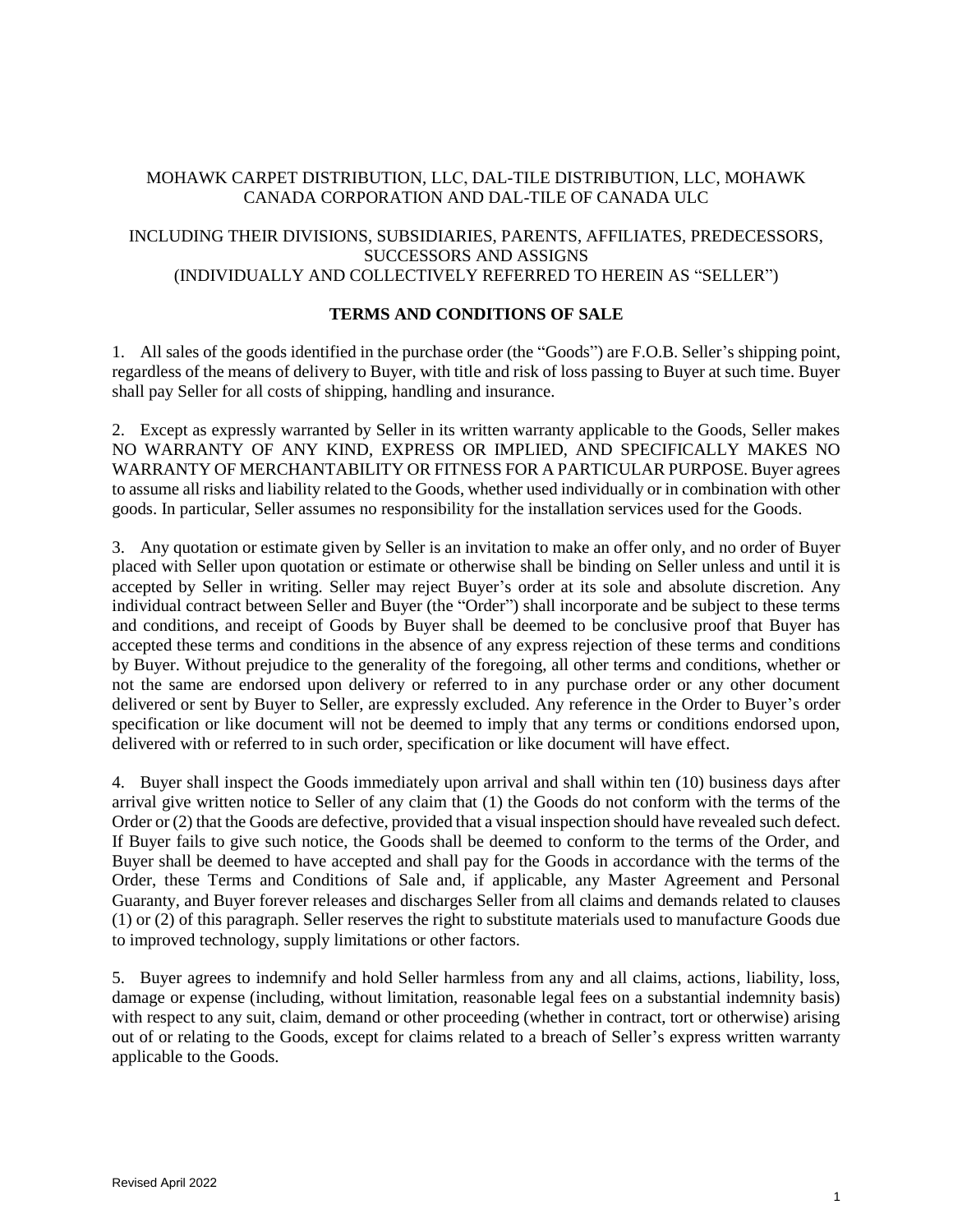6. Seller's liability to Buyer, or any person or entity purchasing from Buyer, shall be limited, to the extent permitted by law, to the express warranties set forth in Seller's written warranty applicable to the Goods, if any. Seller shall not be bound by any claim adjustment made by Buyer without prior written authorization by Seller's authorized representative. Any unauthorized returns are subject to refusal by Seller and may be returned to Buyer on a freight collect basis. Any cancellation of an Order or return of Goods must be approved in writing by Seller and may be denied or subject to restocking fees and other charges. Title in any return of Goods will not pass until Seller takes possession of such Goods after verifying the authorization of the return of Goods in writing. SELLER SHALL HAVE NO LIABILITY TO BUYER (OR ANY PERSON OR ENTITY CLAIMING THROUGH BUYER) FOR LOST PROFITS, LOSS OF REVENUE, OR FOR INCIDENTAL, SPECIAL, EXEMPLARY OR CONSEQUENTIAL DAMAGES (WHETHER FORESEEABLES OR UNFORESEEABLE) AND THESE ARE HEREBY WAIVED BY BUYER.

7. The terms of payment for the Goods shall be as stated on each invoice. Payment terms begin from the date of invoice. A finance charge of 1 ½% per month or the maximum rate allowed by law, whichever is less, will be charged on each payment received after the due date. A seventy-five (\$75.00) dollar fee will be charged on each check returned due to insufficient funds. Checks will not be re-deposited. In the event a legal action is commenced by Seller to enforce these terms and conditions, Buyer agrees to pay all reasonable costs and out-of-pocket expenses incurred by Seller on a substantial indemnity basis in collecting the purchase price or enforcing any other obligations created hereby or hereinafter arising in favor of Seller (including without limitation, collection agency fees and expenses, if Buyer defaults on any payment due to Seller, and reasonable legal fees and expenses of Seller's counsel on a substantial indemnity basis if Seller is the prevailing party in any legal action or arbitration). Seller shall have the right of set-off, recoupment and deduction for any amounts, and withhold from any payment which it may owe to Buyer, pursuant to any invoice, purchase order, agreement, sale, or transaction for any claims, rebates, amounts, or other liabilities it may have arising pursuant to any invoice, purchase order, agreement, sale, or transaction. In the event of a bankruptcy filing, Buyer consents to Seller's exercise of the aforementioned rights and does hereby consent to any relief sought by Seller under any applicable bankruptcy or insolvency legislation or any successor, replacement or modification of such section or similar provision of federal, state, provincial, local or foreign law.

8. Credit arrangements are subject to written approval of Seller in its sole and absolute discretion and are subject to change without notice. In the event Buyer fails to fulfill the terms of payment or in the event Seller shall have any doubt at any time as to Buyer's financial responsibility, Seller may decline to make further deliveries except upon receipt of cash or satisfactory security.

9. Buyer is responsible for payment of all applicable federal, state, provincial and local taxes or for providing a valid sales tax exemption certificate. When placing an order, Buyer shall indicate which Goods are tax exempt. Buyer shall reimburse Seller for all taxes, excises or other charges that Seller may be required to collect for and/or pay to the government upon the sale or transportation of the Goods.

10. No liability shall result from delay in performance or nonperformance of these terms and conditions directly or indirectly caused by fire, explosion, accidents, flood, pandemics or any other act of God, labor trouble or shortage, act of or authorized by any government, inability to obtain suitable material, equipment, fuel, power or transportation, or arising from contingencies, happenings or causes beyond the control of the party affected, but excluding Buyer's inability to pay. Seller shall not be required to provide quantities of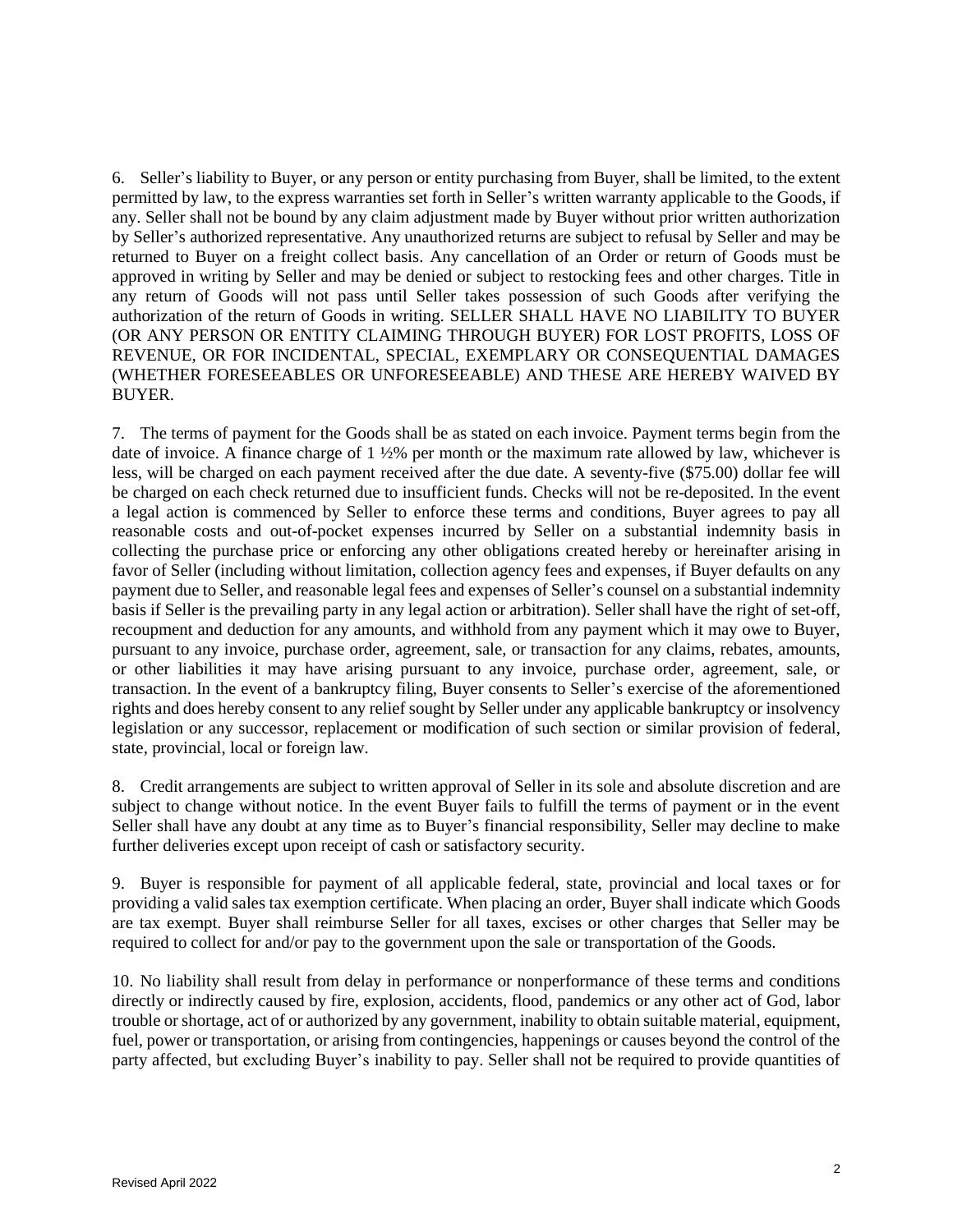Goods so affected by any such circumstances, but these terms and conditions shall otherwise remain unaffected.

11. Seller may ship the Goods within ten (10) days of Buyer's requested ship date or earlier if the Goods are available, provided that Seller may charge Buyer a fee for storing Goods that are not shipped immediately upon becoming available for shipment. Buyer acknowledges that failure to deliver the Goods on a delivery date will not result in any liability to Seller or give Buyer the right to avoid any obligations under these terms and conditions.

12. The rights, obligations, and other interests of Buyer shall not be assigned or transferred by Buyer, in whole or in part, without the prior written consent of Seller, which consent may be granted or withheld in Seller's sole and absolute discretion, and any purported assignment of same shall be void and ineffective.

13. Seller may use subcontractors or source materials or Goods from third parties.

14. In the event of inability for any reason to supply the total demands for the Goods specified, Seller may allocate its available supply among any or all of customers on such basis as it may deem fair and practical, without liability for any failure of performance which may result there from.

15. All data and other information obtained by Buyer from Seller in connection with an Order shall be held in strict confidence by Buyer and used solely for the purposes originally intended in connection with such Order. Buyer shall treat such data, information and resulting work product with the same degree of care and confidence that it uses to protect its own proprietary or confidential information (but not less than a reasonable standard of care) and shall ensure that each of its employees to whom such data, information or work product is known is held to a similar standard. Buyer shall not use Seller's name in advertising or publicity of any kind without Seller's prior express written consent, which consent may be granted or withheld in Seller's sole and absolute discretion. The parties agree that nothing in these terms and conditions is intended to transfer ownership and does not transfer ownership of any Seller confidential information or intellectual property or any interest therein and Buyer shall have no ownership or other interest in any such information.

16. Seller also grants and licenses to Buyer the nonexclusive, nontransferable right to use the trademarks and copyrights designated by Seller in conjunction with its marketing and sale of the Goods. Buyer shall adhere to Seller's rules regarding use of trademarks, copyrights or other intellectual property rights. It is expressly understood that Buyer may use such trademarks only for marketing and selling Goods in accordance with the limitations set forth herein, and shall refrain from (i) using such trademarks or any marks, names or signs resembling such trademarks in any other context or capacity or (ii) marketing or selling the Goods under any logo, trademark or brand name other than as designated by Seller. Customer agrees that it has no right, title or interest in the trademarks of Seller except to use the same as set forth herein.

17. Buyer's relationship with Seller shall be that of an independent contractor and nothing in this Order shall be construed to create a partnership, joint venture, agency or employer-employee relationship between the parties.

18. In the event of bankruptcy or insolvency of Buyer, either voluntarily or in the case of a receiver having been appointed for the benefit of creditors, Seller may elect to terminate any outstanding Order, without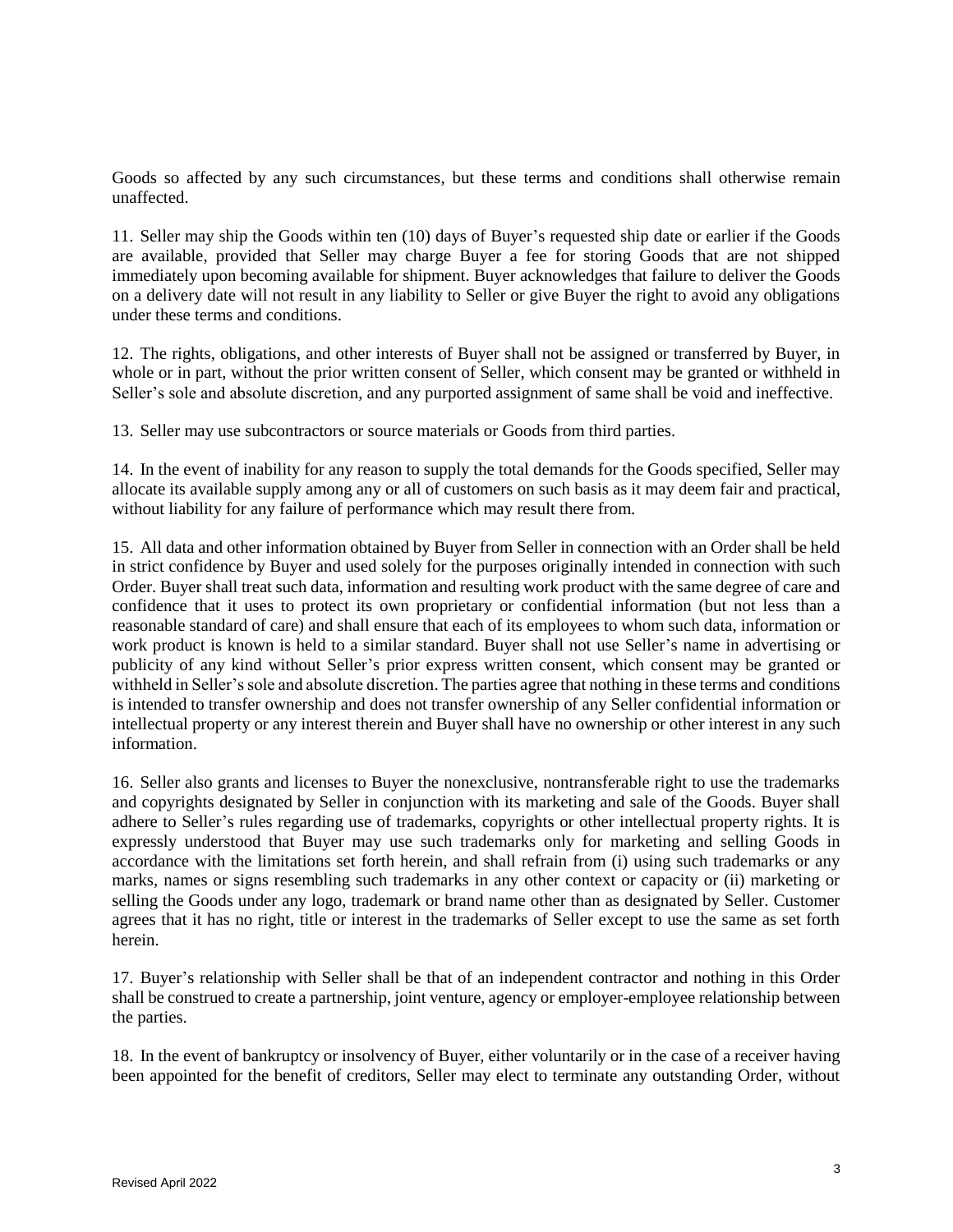any further obligation or liability of Seller. In the event of termination, Seller shall, after taking into account payments made by Buyer to Seller, be entitled to be paid by Buyer for work done and expenditure made under the Agreement up to and including the date of termination and any direct and indirect loss suffered by Seller including without limitation Seller's loss of profit on such Order and the legal costs of Seller (on a full indemnity basis) incurred in relation to the termination and any prior breach and in exercising any rights and remedies as a consequence of the termination and any prior breach. Termination of an Order shall be without prejudice to the rights of Seller accruing up to the date of termination.

19. These terms and conditions shall be construed and enforced in accordance with the laws of the State of Georgia, without giving effect to conflict of laws principles.

20. Any dispute, claim or controversy arising out of, relating to or concerning in any way this Agreement or the parties' business relationship, whether sounding in contract, tort, or otherwise, shall be fully and finally settled by binding arbitration administered by the American Arbitration Association pursuant to the Commercial Arbitration Rules, except that claims by Seller for Buyer' s non-payment of the purchase price of products sold by Seller may be brought before any U.S. or foreign judicial court of competent jurisdiction. Any arbitration shall be conducted in Atlanta, Georgia in English. If the total amount in controversy is less than \$500,000.00, the arbitration shall be conducted before a single arbitrator; if the total amount in controversy is equal to or greater than \$500,000.00, the arbitration shall be conducted before a panel of three arbitrators. The parties agree that this arbitration agreement affects interstate commerce and that the Federal Arbitration Act, 9 U.S.C. § I, et seq., applies. The arbitrator(s) may award declaratory or injunctive relief only in favor of the individual party seeking relief and only to the extent necessary to provide relief warranted by that party's individual claim. Judgment upon the award rendered by the arbitrator(s) may be entered in any court having jurisdiction thereof. Legal fees, including, without limitation, reasonable attorneys' fees and costs of arbitration, shall be awarded to the prevailing party in the arbitration. Any dispute, claim or controversy as to the arbitrability of a matter shall be decided by the arbitrator(s); however, the arbitrator(s) shall have no power to determine the class arbitrability of any dispute or the enforceability of the class action waiver set forth in Paragraph 21 of this Agreement. If the class action waiver set forth in Paragraph 21 is determined to be unenforceable, then all terms of this Paragraph 20 shall be null and void.

21. Claims may only be brought by a party in its individual capacity and not as a plaintiff or class member in any purported class or representative proceeding, and the arbitrator or arbitrators may not consolidate more than one person's claims or otherwise preside over any class or representative proceeding.

22. Notwithstanding any provision to the contrary, statutory or otherwise, Buyer agrees to bring any claim or dispute against Seller only within one year after the occurrence of the event giving rise to such dispute or waive such claim.

23. No terms or conditions other than those stated herein shall be binding on Seller unless such modifications or additional terms are made in writing and executed by an authorized officer of Seller. The failure of either party to assert a right hereunder or to insist upon compliance with any term or condition will not constitute a waiver of that right or excuse any subsequent non-performance of any such term or condition by the other party. No terms or conditions contained herein shall be deemed affected by Buyer's documents containing other or different terms and conditions. These terms and conditions shall take precedence over any different or conflicting terms in Buyer's order or other Buyer documents. Acceptance by Seller of the Order is expressly limited and subject to the terms and conditions contained herein. In the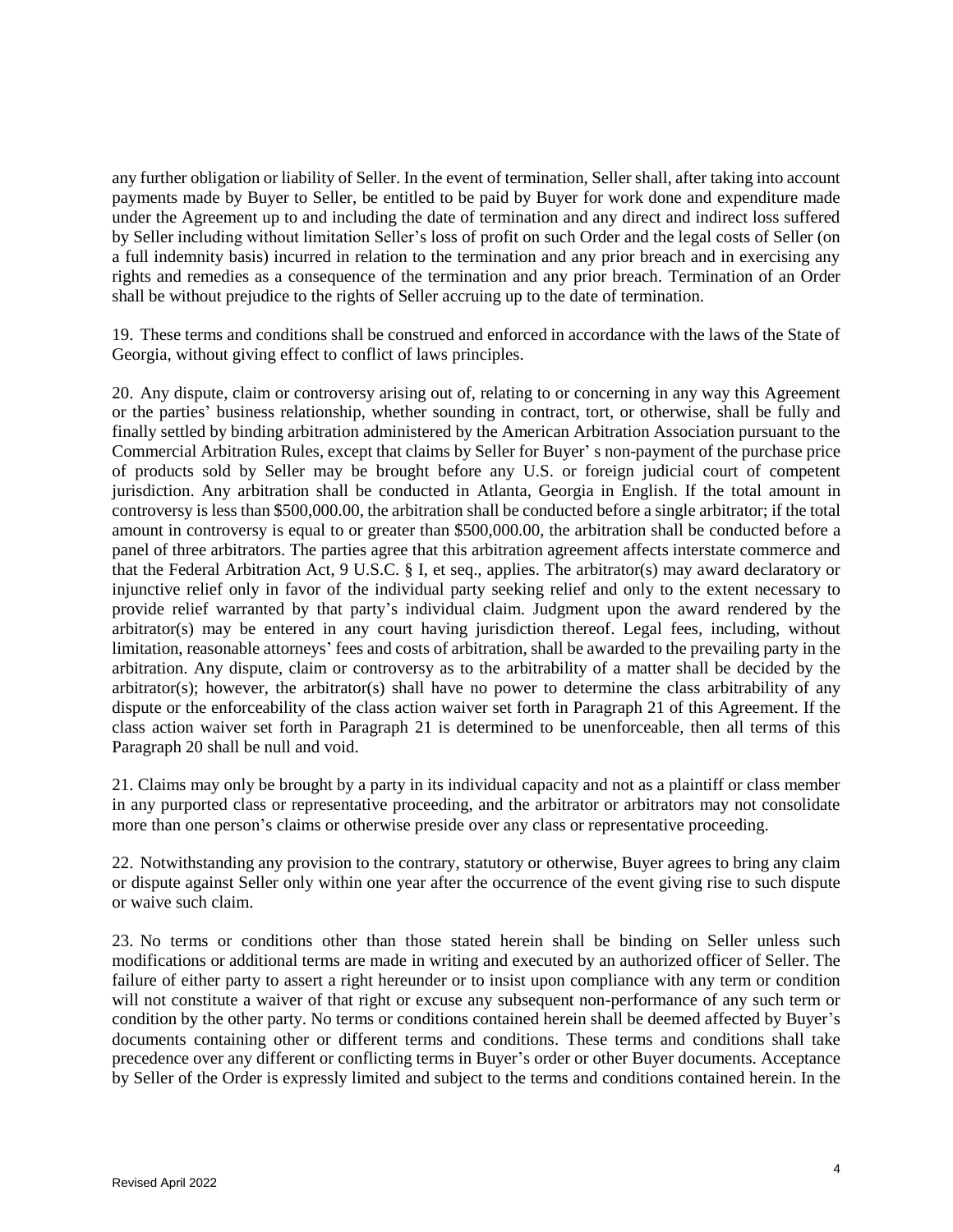event an Order shall be deemed an acceptance of Buyer's offer, the Order is expressly conditioned upon Buyer's assent of these terms and conditions and Seller's fulfillment of any such Order shall not be construed as assent to any of the terms and conditions proposed by Buyer and will not constitute a waiver by Seller of any of these terms and conditions or in Seller's acknowledgment. Seller retains the right to alter these Terms and Conditions of Sale at any time. In the interpretation and construction of these terms and conditions, the parties acknowledge that the terms of these terms and conditions shall not be deemed, for the purpose of construction and interpretation, to have been drafted by either party hereto.

24. Buyer agrees to refrain from taking any action that may cause a Seller employee to violate Seller's Standards of Conduct and Business Ethics available at www.mohawkind.com, under the "Corporate Governance" link. Buyer should report any alleged violations by emailing the Corporate Hotline at ethics\_hotline@ mohawkind.com or calling (706) 624-2004 or toll free at (888) 566-4295.

25. If any portion of these Terms and Conditions is found to be invalid or unenforceable by a court of competent jurisdiction, the invalid or unenforceable term shall be severed from these Terms and Conditions, and the remaining Terms and Conditions shall be valid and fully enforceable as written.

26. If Seller and Buyer mutually agree to use an Electronic Data Interchange ("EDI" ) system to facilitate purchase and sale transactions, Buyer agrees that it will not contest (i) any contract of sale resulting from an EDI transaction under the provisions of any law relating to whether agreements must be in writing or signed by the party to be bound thereby; or (ii) the admissibility of copies of EDI records under the business records exception to the hearsay rule, the best evidence rule or any other similar rule, on the basis that such records were not originated or maintained in documentary form. Seller and Buyer will negotiate and agree on technical standards and methods to use in making EDI purchases, and will use reasonable security procedures to protect EDI records from improper access. In the event of a conflict, the business records maintained by Seller regarding EDI purchases made by Buyer shall be deemed to be conclusive.

27. If Buyer elects to use a third party payment system provider ("Third Party Provider") and Seller is charged fees by the Third Party Provider, Seller reserves the right to seek reimbursement from Buyer for any and all costs paid to the Third Party Provider for the transfer of funds, retrieval of payment detail, or any other purpose from the Third Party Provider.

28. Buyer represents and warrants that it is not designated on, or associated with, any party designated on any of the U.S. government or Canadian government restricted parties lists, including without limitation, the U.S. Commerce Department Bureau of Industry and Security ("BIS" ) Denied Persons List; Entity List or Unverified List; the U.S. Treasury Department Office of Foreign Assets Control ("OFAC") Specially Designated Nationals and Blocked Persons List; or the U.S. State Department Directorate of Defense Trade Controls ("DDTC") Debarred Parties List, and Buyer agrees that it will not sell or transfer any Goods to such persons. Buyer shall comply with the Proceeds of Crime (Money Laundering) and Terrorist Financing Act (Canada) and with all applicable U.S. and Canadian economic sanctions and export control laws and regulations, including without limitation, the regulations administered by OFAC, the Export Administration Regulations administered by BIS, and the International Traffic in Arms Regulations administered by DDTC and the Financial Transactions and Reports Centre of Canada.

29. Neither Buyer nor any director, manager, officer, agent, employee or affiliate of Buyer has violated or is in violation of any anti-corruption law, rule or regulation applicable to Buyer, including the U.S. Foreign Corrupt Practices Act or the Canadian Corruption of Foreign Public Officials Act. Without limiting the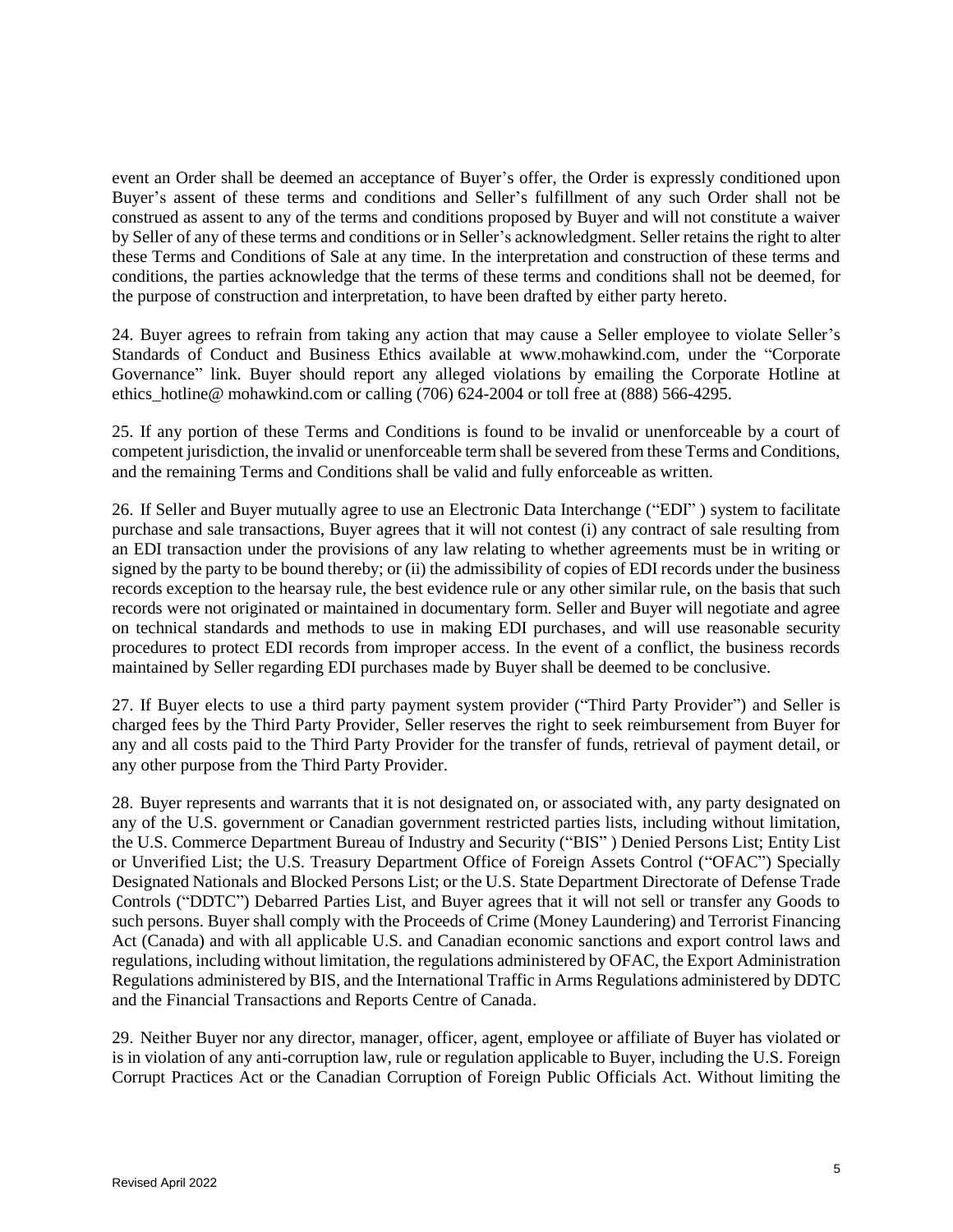foregoing, in connection with the performance of this Agreement, neither Buyer nor any person acting on its behalf shall: (i) take any action in furtherance of an offer, payment, promise to pay, or authorization or approval of the payment or giving of money, property, gifts or anything else of value, directly or indirectly, to any government official for the purpose of obtaining or retaining business for or with, or directing business to, Seller or Buyer; (ii) make any bribe, rebate, payoff, influence payment, kickback or other unlawful payment; or (iii) use any corporate funds for any unlawful contribution, gift, entertainment or other unlawful expense relating to political activity.

30. Annex A forms a part hereof for all purposes.

31. Special Terms and Conditions.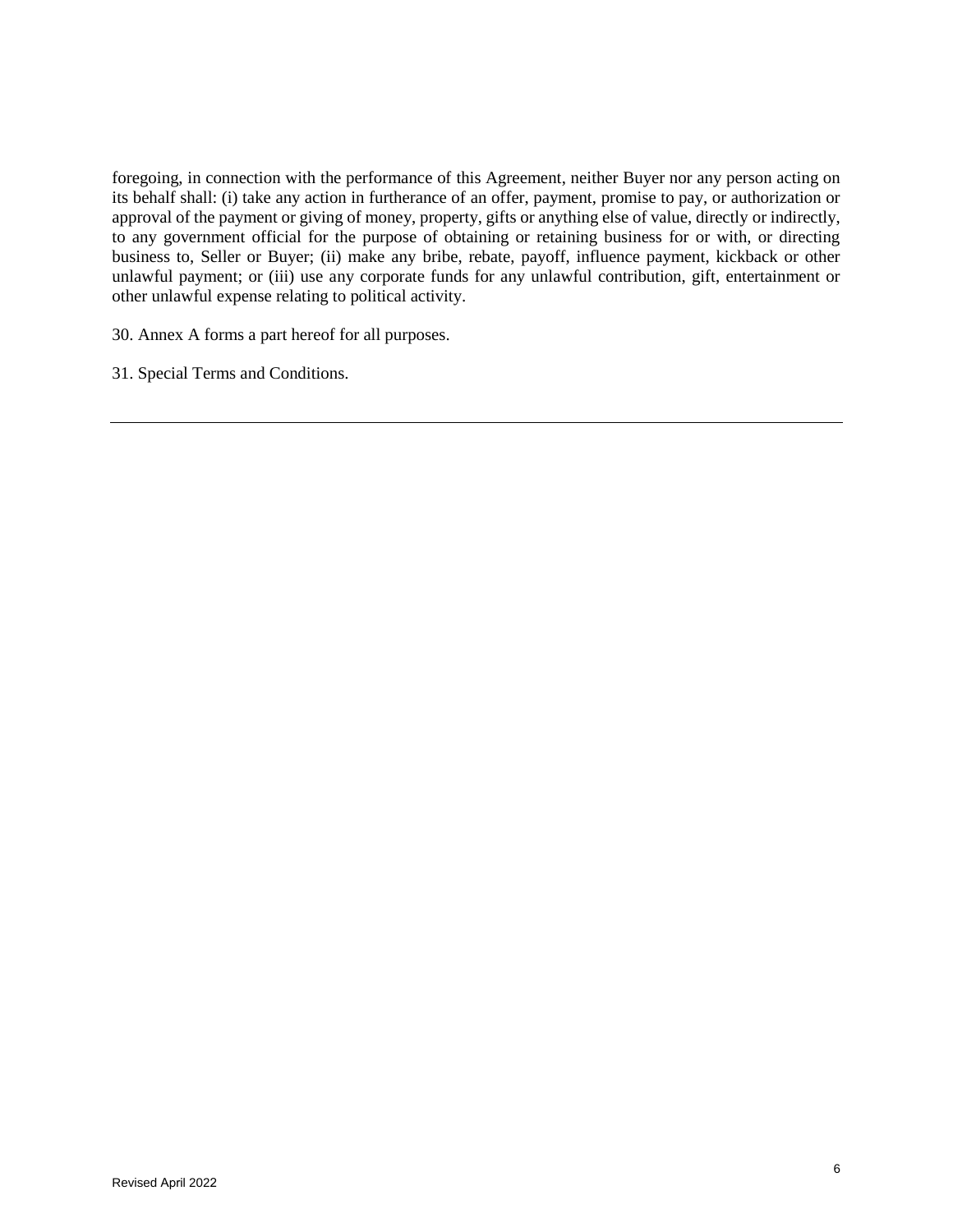## ANNEX A: ADDITIONAL TERMS AND CONDITIONS RELATED TO EXPORTS OF SELLER PRODUCTS FROM THE UNITED STATES.

IN ADDITION TO THE STANDARD TERMS AND CONDITIONS, EXPORTS OF SELLER PRODUCTS FROM THE UNITED STATES WILL BE GOVERNED BY THE FOLLOWING ADDITIONAL TERMS AND CONDITIONS RELATED TO EXPORT OF SELLER PRODUCTS ("ADDITIONAL EXPORT TERMS"). IN THE EVENT OF A CONFLICT BETWEEN SELLER'S STANDARD TERMS AND CONDITIONS AND THE ADDITIONAL EXPORT TERMS, THE ADDITIONAL EXPORT TERMS SHALL PREVAIL FOR EXPORT SALES OF SELLER PRODUCTS.

1. Buyer acknowledges that no Order shall.be deemed accepted unless and until it is verified and accepted by Seller, or any of its U.S. affiliates and divisions, at a continental U.S. facility or at any of its websites.

2. Seller is required to charge federal, state, provincial, local tax, applicable duties, and import fees on Goods, unless Buyer provides a valid exemption certificate. Buyer assumes responsibility for, and unconditionally guarantees payment or reimbursement of, all applicable taxes, fees, licenses, import duties, and expenses as may be applicable. When placing an order, Buyer shall indicate which Goods are tax exempt.

3. Buyer agrees to inform Seller immediately if it intends to use any import or export financing, or has or will be granting a lien or security interest on its inventory to any third party, which shall be subordinate to Seller's security interest in the Goods.

4. All Seller export orders are shipped under INCOTERMS® 2010 rules as defined by the International Chamber of Commerce. Unless otherwise stated and agreed, default shipping term is FCA to a seaport, rail terminal or trucking terminal selected by Buyer with title and risk of loss passing to Buyer at such time, subject to Section 8 of this Annex A. Buyer shall pay Seller for all costs of shipping, handling and insurance. If product is damaged in transit, Buyer's only recourse is to file a claim with the applicable airline, carrier, vessel and/or insurance company; provided, however, that if Seller has not received payment in full at the time the product is damaged in transit, Buyer shall be liable to Seller to make payment for the product, and Seller shall also, if Buyer fails to make payment, have the exclusive right to file a claim with the applicable airline, carrier, vessel and/or insurance company.

5. It is specifically agreed that Buyer shall be the foreign principal party in interest and/or that its freight forwarder shall act as Buyer's agent in such capacity for purposes of the Foreign Trade Regulations or other regulatory purposes, and Buyer and its freight forwarder are responsible for all routed export transactions documentation, including but not limited to the filing of the required Electronic Export Information/Automated Export System records. At Seller's request, Buyer or its freight forwarder shall provide copies of any export, shipping, or import documentation prepared by Buyer or its freight forwarder related to sales to Buyer by Seller.

6. Buyer represents that it is purchasing products from the U.S. and importing them to the country specified in the Buyer and Seller documentation. Buyer agrees that the products will be shipped to the specified destination in compliance with the laws of such destination and the U.S., and that the products will not be directly or indirectly sold, exported, transferred, assigned, used, or otherwise disposed of in a manner which may result in any non-compliance with applicable U.S. or Canadian laws and regulations relating to the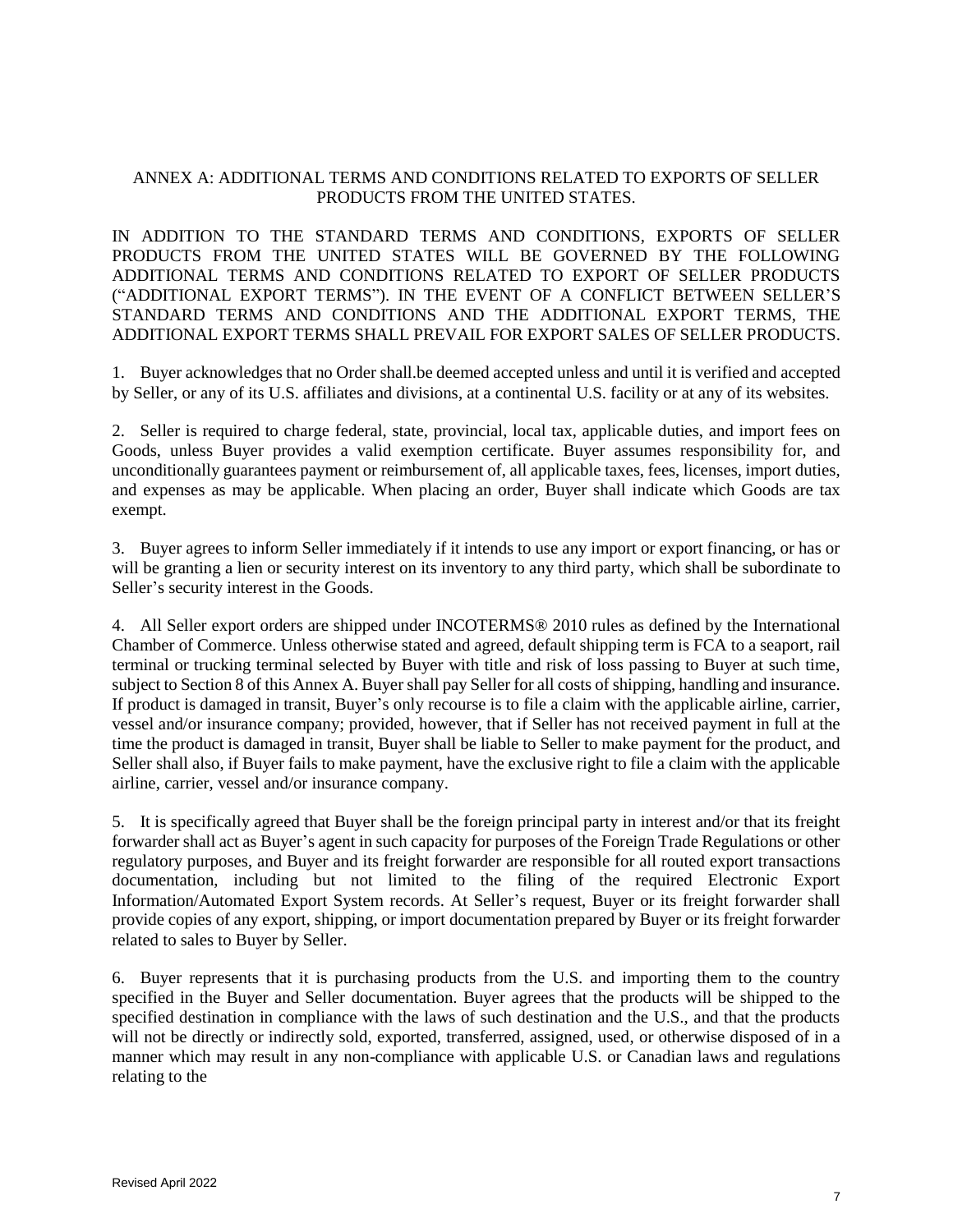product purchased by Buyer. Any commodities, technology and software will be exported from the U.S. in accordance with the U.S. Export Administration Regulations and other applicable laws or regulations. Diversion contrary to U.S. or Canadian law is prohibited. If requested by Seller, Buyer shall provide documentation satisfactory to Seller verifying delivery at the designated country. Buyer further agrees to inform Seller at the time of order of any U.S. Mexico Canada Free Trade Agreement or other special documentation, packaging or product marking or labeling, but Seller shall not be responsible for providing any such documentation, packaging, marking or labeling other than such documents that are necessary under U.S. export laws and regulations for export, unless Seller expressly agrees to do so.

7. Buyer shall be responsible for obtaining any licenses or other official authorizations that may be required by the country of importation and/or other applicable laws or regulations. The rights and obligations of the parties under these Terms and Conditions shall not be governed by the provisions of the 1980 United Nations Convention of Contracts for the International Sale of Goods or the United Nations Convention on the Limitation Period in the International Sale of Goods. Rather, these Terms and Conditions shall be governed by the laws of the State of Georgia, U.S., including its provisions of the Uniform Commercial Code, but excluding its conflict of law rules.

### 8. Retention of Title

(a) Title to and property in the Goods shall remain vested in Seller (notwithstanding the delivery or possession of the same and the passing of the risk therein to the Buyer) until:

- (i) the price of the Goods agreed upon in the Order has been paid or satisfied in full; and
- (ii) all other money due from Buyer to Seller on any other account has been paid or satisfied in full, including all future claims out of later contracts and including claims for recourse or for indemnification in connection with bills of exchange, with such Goods being referred to in this Section as "Collateral".
- (b) Until the title to and possession in the Collateral pass to Buyer, the following provisions shall apply:
	- (i) Seller may at any time without prior notice to Buyer repossess and resell the Collateral, if any sum owed by Buyer to Seller under the Order (or any other agreement between the parties) is not paid on the due date for payment. For the purpose of exercising its rights under this sub-paragraph (i), Seller, its employees or agents shall be entitled at any time without prior notice to Buyer to free and unrestricted entry upon Buyer's premises and/or other locations where any of the Collateral is situated.
	- (ii) Buyer must inform Seller without delay in writing of any and all actions by third parties against the Collateral.
	- (iii) should the immediate cash value of the security interest established in favor of Seller by the foregoing provisions exceed Seller's secured claims by more than 10% in the aggregate, Seller shall upon written request of Buyer release such security interest at Seller's own choice, to the extent of such excess.